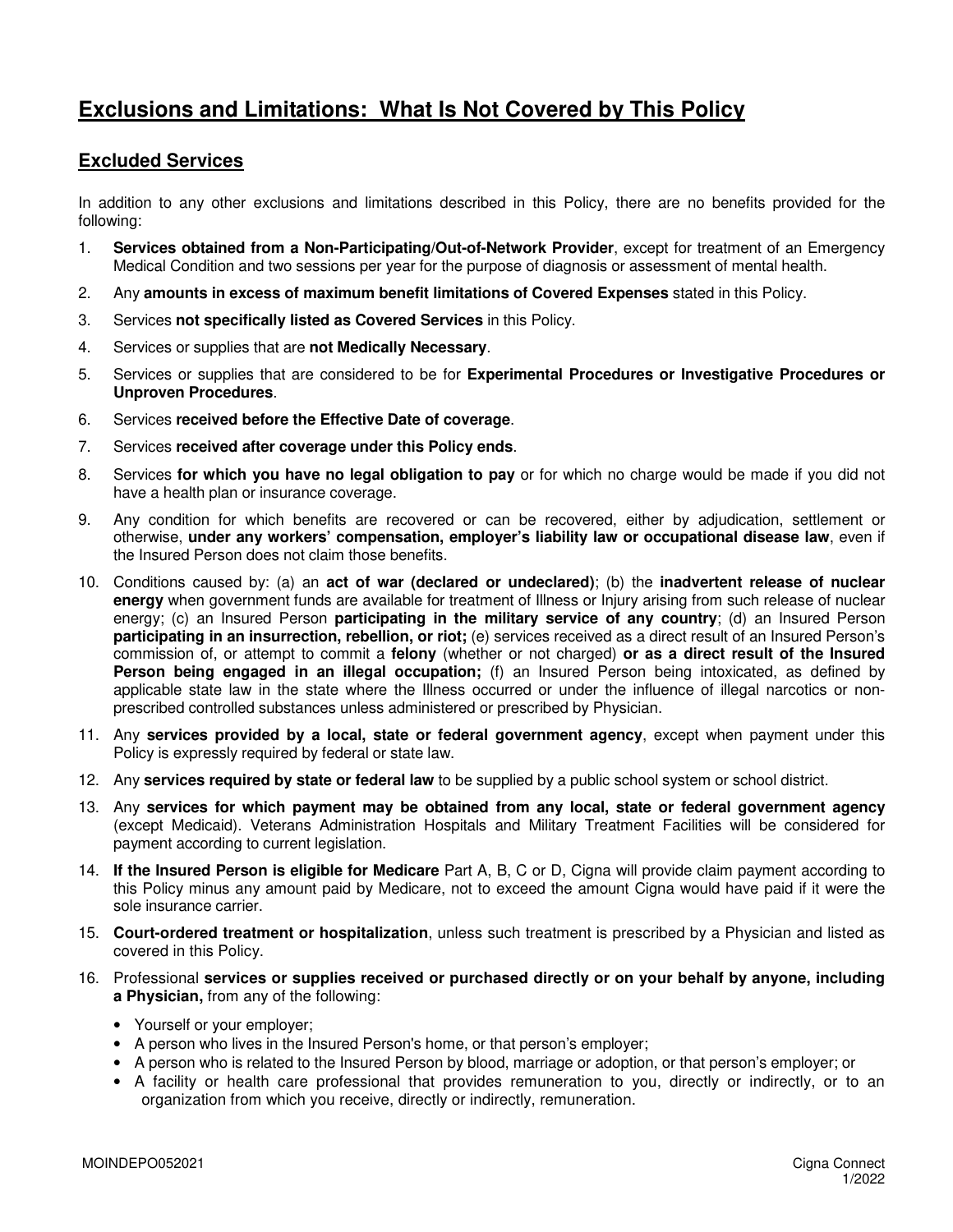- 17. Services of a Hospital emergency room **for any condition that is not an Emergency Medical Condition** as defined in this Policy.
- 18. **Custodial Care, including but not limited to rest cures; infant, child or adult day care, including geriatric day care**.
- 19. **Private duty nursing** except when provided as part of the home health care services or Hospice Services benefit in this Policy.
- 20. Inpatient room and board **Charges in connection with a Hospital stay primarily for environmental change or physical therapy**.
- 21. Services received during **an inpatient stay when the stay is primarily related to** behavioral, social maladjustment, lack of discipline or other antisocial actions which are not specifically the result of a Mental Health Condition.
- 22. **Complementary and alternative medicine services, including but not limited to**: massage therapy; animal therapy, including but not limited to equine therapy or canine therapy; art therapy; meditation; visualization; acupuncture; acupressure; acupuncture point injection therapy; reflexology; rolfing; light therapy; aromatherapy; music or sound therapy; dance therapy; sleep therapy; hypnosis; energy-balancing; breathing exercises; movement and/or exercise therapy including but not limited to yoga, pilates, tai-chi, walking, hiking, swimming, golf; and any other alternative treatment as defined by the National Center for Complementary and Alternative Medicine (NCCAM) of the National Institutes of Health. Services specifically listed as covered under "Rehabilitative Therapy" and "Habilitative Therapy" are not subject to this exclusion.
- 23. Any services or supplies **provided by or at a place for the aged, a nursing home, or any facility** a significant portion of the activities of which include rest, recreation, leisure, or any other services that are not Covered Services.
- 24. **Assistance in activities of daily living**, including but not limited to: bathing, eating, dressing, or other Custodial Care, self-care activities or homemaker services, and services primarily for rest, domiciliary or convalescent care.
- 25. **Services performed by unlicensed practitioners** or services which do not require licensure to perform, for example-meditation, breathing exercises, guided visualization.
- 26. Inpatient room and board **Charges in connection with a Hospital stay primarily for diagnostic tests** which could have been performed safely on an outpatient basis.
- 27. **Services which are self-directed** to a free-standing or Hospital-based diagnostic facility.
- 28. Services **ordered by a Physician or other Provider who is an employee or representative of a freestanding or Hospital-based diagnostic facility**, when that Physician or other Provider:
	- Has not been actively involved in your medical care prior to ordering the service, or
	- Is not actively involved in your medical care after the service is received.

This exclusion does not apply to mammography.

- 29. **Dental services**, dentures, bridges, crowns, caps or other Dental Prostheses, extraction of teeth or treatment to the teeth or gums, except as specifically provided in this Policy.
- 30. **Orthodontic Services**, braces and other orthodontic appliances including orthodontic services for Temporomandibular Joint Dysfunction.
- 31. **Dental Implants**: Dental materials implanted into or on bone or soft tissue or any associated procedure as part of the implantation or removal of dental implants.
- 32. Any services covered under **both this medical plan and an accompanying exchange-certified pediatric dental plan** and reimbursed under the dental plan will not be reimbursed under this plan.
- 33. **Hearing aids** including but not limited to semi-implantable hearing devices, audiant bone conductors and Bone Anchored Hearing Aids (BAHAs), except as provided under Preventive Care for hearing aids for initial amplification necessary to assist in the development of cognitive, language, and communicative skills, limited to the least expensive professionally adequate device. For the purposes of this exclusion, a hearing aid is any device that amplifies sound. This Exclusion does not apply to cochlear implants.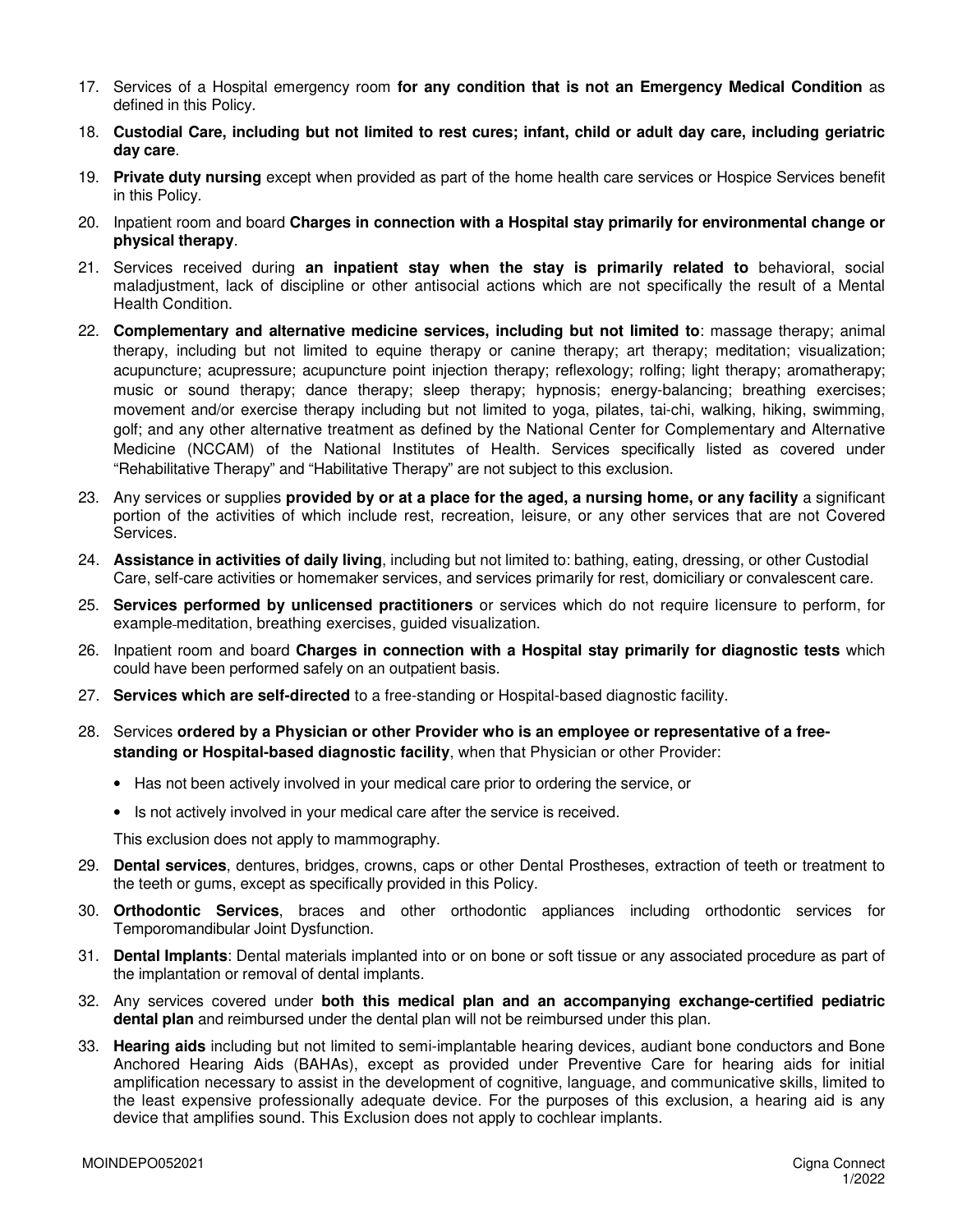- 34. **Routine hearing tests** except as provided under Preventive Care which include necessary rescreening, audiological assessment and follow-up, and initial amplification. The screening will include the use of at least one of the following physiological technologies: automated or diagnostic brainstem response (ABR); otacoustic emissions (OAE); or other technologies approved by the Missouri Department of Health.
- 35. **Genetic screening** or pre-implantations genetic screening: general population-based genetic screening performed in the absence of any symptoms or any significant, proven risk factors for genetically linked inheritable disease.
- 36. **Gene Therapy** including, but not limited to, the cost of the Gene Therapy product, and any medical, surgical, professional and facility services directly related to the administration of the Gene Therapy product.
- 37. **Optometric services**, eye exercises including orthoptics, eyeglasses, contact lenses, routine eye exams, and routine eye refractions, except as specifically stated in this Policy under Pediatric Vision.
- 38. An **eye surgery solely for the purpose of correcting refractive defects** of the eye, such as near-sightedness (myopia), astigmatism and/or farsightedness (presbyopia).
- 39. **Cosmetic surgery, therapy** or other services for beautification, to improve or alter appearance or self-esteem or to treat psychological or psychosocial complaints regarding one's appearance. This exclusion does not apply to Reconstructive Surgery to restore a bodily function or to correct a deformity caused by Injury or congenital defect of a newborn child, or for Medically Necessary Reconstructive Surgery performed to restore symmetry incident to a mastectomy or lumpectomy.
- 40. **Aids or devices that assist with nonverbal communication**, including but not limited to communication boards, prerecorded speech devices, laptop computers, desktop computers, Personal Digital Assistants (PDAs), Braille typewriters, visual alert systems for the deaf and memory books except as specifically stated in this Policy.
- 41. **Non-Medical counseling or ancillary services**, including but not limited to: education, training, vocational rehabilitation, behavioral training, biofeedback, neurofeedback, employment counseling, back school, return to work services, work hardening programs and driving safety, and services, training, educational therapy or other non-medical ancillary services for learning disabilities and developmental delays, except as otherwise stated in this Policy.
- 42. **Services and procedures for** redundant skin surgery, including abdominoplasty/panniculectomy, removal of skin tags, craniosacral/cranial therapy, applied kinesiology, prolotherapy and extracorporeal shock wave lithotripsy (ESWL) for musculoskeletal and orthopedic conditions, macromastia or gynecomastia; varicose veins; rhinoplasty, blepharoplasty surgeries **regardless of clinical indications,** and orthognathic surgery except for surgery for a physical abnormality that prevents normal function of the upper and/or lower jaw and is Medically Necessary to attain functional capacity of the affected part.
- 43. Procedures, surgery or treatments to **change characteristics of the body** to those of the opposite sex unless such services are deemed Medically Necessary or otherwise meet applicable coverage requirements.
- 44. Any treatment, prescription drug, service or supply to treat **sexual dysfunction**, enhance sexual performance or increase sexual desire.
- 45. All services related to **the evaluation or treatment of fertility and/or Infertility**, including, but not limited to, all tests, consultations, examinations, medications, invasive, medical, laboratory or surgical procedures including elective sterilization reversals and In vitro fertilization, gamete intrafallopian transfer (GIFT), zygote intrafallopian transfer (ZIFT).
- 46. **Cryopreservation** of sperm or eggs, or storage of sperm for artificial insemination (including donor fees).
- 47. Fees associated with the **collection or donation of blood or blood products**, except for autologous donation in anticipation of scheduled services where in the utilization review Physician's opinion the likelihood of excess blood loss is such that transfusion is an expected adjunct to surgery.
- 48. Blood administration **for the purpose of general improvement in physical condition.**
- 49. **Orthopedic shoes** (except when joined to Braces or as required by law for diabetic patients), shoe inserts, foot orthotic devices.
- 50. **External and internal power enhancements** or power controls for prosthetic limbs and terminal devices.
- 51. **Myoelectric prostheses** peripheral nerve stimulators.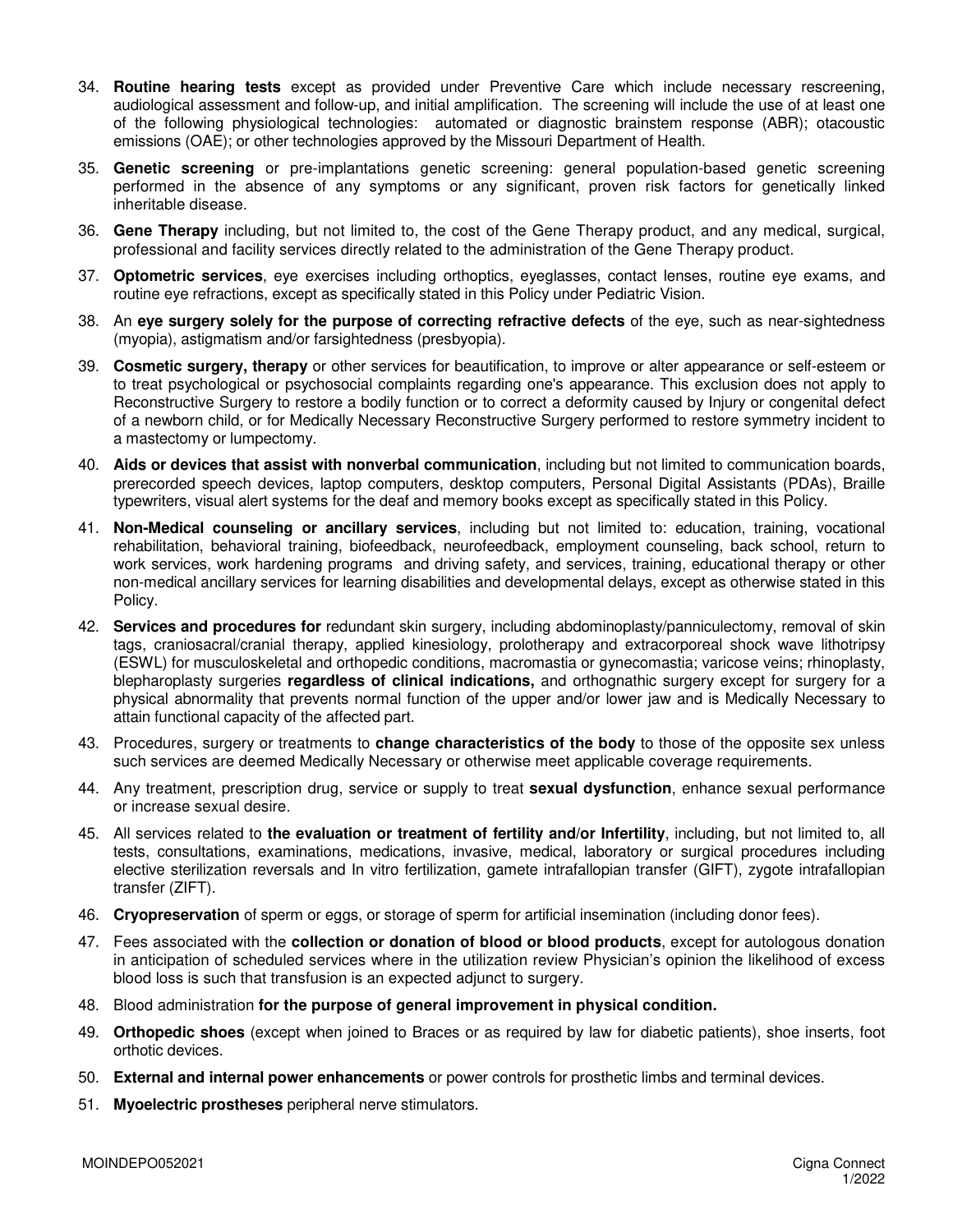- 52. **Electronic prosthetic limbs or appliances** unless Medically Necessary, when a less-costly alternative is not sufficient.
- 53. **Prefabricated foot Orthoses**.
- 54. **Cranial banding/cranial orthoses/other similar devices**, except when used postoperatively for synostotic plagiocephaly.
- 55. **Orthosis shoes**, shoe additions, procedures for foot orthopedic shoes, shoe modifications and transfers.
- 56. **Orthoses primarily used for cosmetic** rather than functional reasons.
- 57. **Non-foot Orthoses**, except **only** the following non-foot orthoses are covered when Medically Necessary:
	- o Rigid and semi-rigid custom fabricated Orthoses;
	- o Semi-rigid pre-fabricated and flexible Orthoses; and
	- o Rigid pre-fabricated Orthoses, including preparation, fitting and basic additions, such as bars and joints.
- 58. Services primarily for **weight reduction or treatment of obesity including morbid obesity**, or any care which involves weight reduction as a main method for treatment. This includes any morbid obesity surgery, even if the Insured Person has other health conditions that might be helped by a reduction of obesity or weight, or any program, product or medical treatment for weight reduction or any expenses of any kind to treat obesity, weight control or weight reduction.
- 59. **Routine physical exams or tests** that do not directly treat an actual Illness, Injury or condition. This includes reports, evaluations, or hospitalization not required for health reasons; physical exams required for or by an employer or for school, or sports physicals, or for insurance or government authority, and court ordered, forensic, or custodial evaluations, except as otherwise specifically stated in this Policy.
- 60. Therapy or treatment **intended primarily to improve or maintain general physical condition** or for the purpose of enhancing job, school, athletic or recreational performance, including but not limited to routine, long term, or maintenance care which is provided after the resolution of the acute medical problem and when significant therapeutic improvement is not expected.
- 61. **Educational services** except for Diabetic Self-Management Training Programs, treatment for Autism, or as specifically provided or arranged by Cigna.
- 62. **Nutritional counseling or food supplements**, except as stated in this Policy.
- 63. **Exercise equipment, comfort items and other medical supplies and equipment** not specifically listed as Covered Services in the Covered Services section of this Policy. Excluded medical equipment includes, but is not limited to: air purifiers, air conditioners, humidifiers; treadmills; spas; elevators; supplies for comfort, hygiene or beautification; wigs; disposable sheaths and supplies; correction appliances or support appliances and supplies such as stockings, and consumable medical supplies other than ostomy supplies and urinary catheters, including, but not limited to, bandages and other disposable medical supplies, skin preparations and test strips except as otherwise stated in this Policy.
- 64. **Physical, and/or Occupational Therapy/Medicine** except when provided during an inpatient Hospital confinement or as specifically stated in the benefit schedule and under "Rehabilitative Therapy Services (Physical/Manipulation Therapy, Occupational Therapy and Speech Therapy" in the section of this Policy titled "Comprehensive Benefits: What the Policy Pays For."
- 65. All **Foreign Country Provider Charges** are excluded under this Policy except as specifically stated under "Foreign Country Providers" in the section of this Policy titled "Comprehensive Benefits: What the Policy Pays For."
- 66. **Routine foot care** including the cutting or removal of corns or calluses; the trimming of nails, routine hygienic care and any service rendered in the absence of localized Illness, a systemic condition, Injury or symptoms involving the feet except as otherwise stated in this Policy.
- 67. **Charges for which We are unable to determine Our liability** because the Insured Person failed, within 60 days, or as soon as reasonably possible to: (a) authorize Us to receive all the medical records and information We requested; or (b) provide Us with information We requested regarding the circumstances of the claim or other insurance coverage.